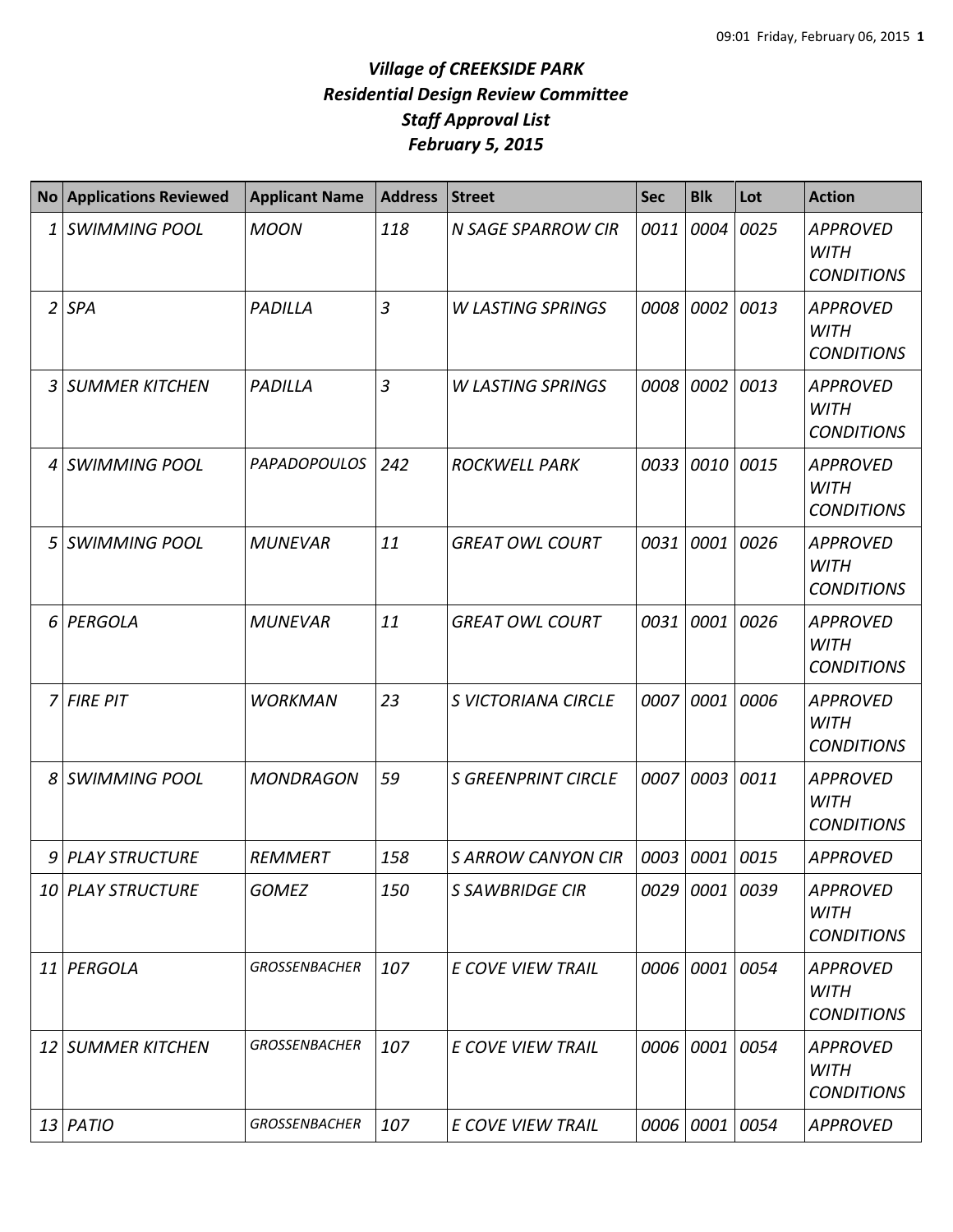| <b>No</b> | <b>Applications Reviewed</b> | <b>Applicant Name</b> | <b>Address</b> | <b>Street</b>              | <b>Sec</b>     | <b>Blk</b>     | Lot  | <b>Action</b>                                       |
|-----------|------------------------------|-----------------------|----------------|----------------------------|----------------|----------------|------|-----------------------------------------------------|
| 14        | <b>SWIMMING POOL</b>         | <b>MARTINEZ</b>       | 26             | <b>GULL ROCK PLACE</b>     | 0005           | 0002           | 0047 | <b>APPROVED</b><br><b>WITH</b><br><b>CONDITIONS</b> |
| 15        | <b>SWIMMING POOL</b>         | <b>WOJAHN</b>         | 46             | <b>CORBEL POINT WAY</b>    | 0016           | 0001           | 0052 | <b>APPROVED</b><br><b>WITH</b><br><b>CONDITIONS</b> |
| 16        | <b>PATIO COVER</b>           | <b>WOJAHN</b>         | 46             | <b>CORBEL POINT WAY</b>    | 0016           | 0001           | 0052 | <b>APPROVED</b><br><b>WITH</b><br><b>CONDITIONS</b> |
| 17        | <b>SUMMER KITCHEN</b>        | <b>WOJAHN</b>         | 46             | <b>CORBEL POINT WAY</b>    | 0016           | 0001           | 0052 | <b>APPROVED</b><br><b>WITH</b><br><b>CONDITIONS</b> |
| 18        | <b>WINDOWS</b>               | <b>LEON</b>           | 170            | <b>BAUER POINT CIRCLE</b>  | 0006           | 0001           | 0070 | <b>APPROVED</b><br><b>WITH</b><br><b>CONDITIONS</b> |
| 19        | <b>PLAY STRUCTURE</b>        | <b>MASTRANGELO</b>    | 67             | N WHISTLING SWAN PL        | 0021           | 0002           | 0017 | <b>APPROVED</b>                                     |
| 20        | <b>COLOR CHANGE</b>          | <b>NOVOA</b>          | 42             | <b>ROCKY POINT COURT</b>   | 0005           | 0001           | 0047 | <b>APPROVED</b>                                     |
| 21        | <b>FENCE STAIN</b>           | <b>STUBER</b>         | 6              | <b>DANBY PLACE</b>         | 0006           | 0001           | 0021 | <b>APPROVED</b>                                     |
| 22        | <b>STORAGE SHED</b>          | <b>SURBER</b>         | 30             | <b>TALLGRASS COURT</b>     | 0014           | 0001           | 0005 | <b>APPROVED</b>                                     |
| 23        | <b>PLAY STRUCTURE</b>        | YOUNG                 | 26             | <b>S MARSHSIDE PLACE</b>   | 0021           | 0001           | 0002 | <b>APPROVED</b>                                     |
| 24        | <b>SWIMMING POOL</b>         | <b>COHEN</b>          | 14             | <b>BRITTANY ROSE PLACE</b> | 0014           | 0001           | 0015 | <b>APPROVED</b><br><b>WITH</b><br><b>CONDITIONS</b> |
|           | 25 PERGOLA                   | <b>COHEN</b>          | 14             | <b>BRITTANY ROSE PLACE</b> | 0014 0001 0015 |                |      | <b>APPROVED</b><br><b>WITH</b><br><b>CONDITIONS</b> |
| 26        | <b>FIREPLACE</b>             | <b>COHEN</b>          | 14             | <b>BRITTANY ROSE PLACE</b> |                | 0014 0001      | 0015 | <b>APPROVED</b><br><b>WITH</b><br><b>CONDITIONS</b> |
|           | 27 SWIMMING POOL             | <b>AURE LLC</b>       | 35             | PALOMA BEND PLACE          |                | 0025 0001      | 0005 | <b>APPROVED</b><br><b>WITH</b><br><b>CONDITIONS</b> |
|           | 28 SWIMMING POOL             | <b>MAYFIELD</b>       | 11             | <b>BURGANDY OAKS CT</b>    |                | 0015 0002 0022 |      | <b>APPROVED</b><br><b>WITH</b><br><b>CONDITIONS</b> |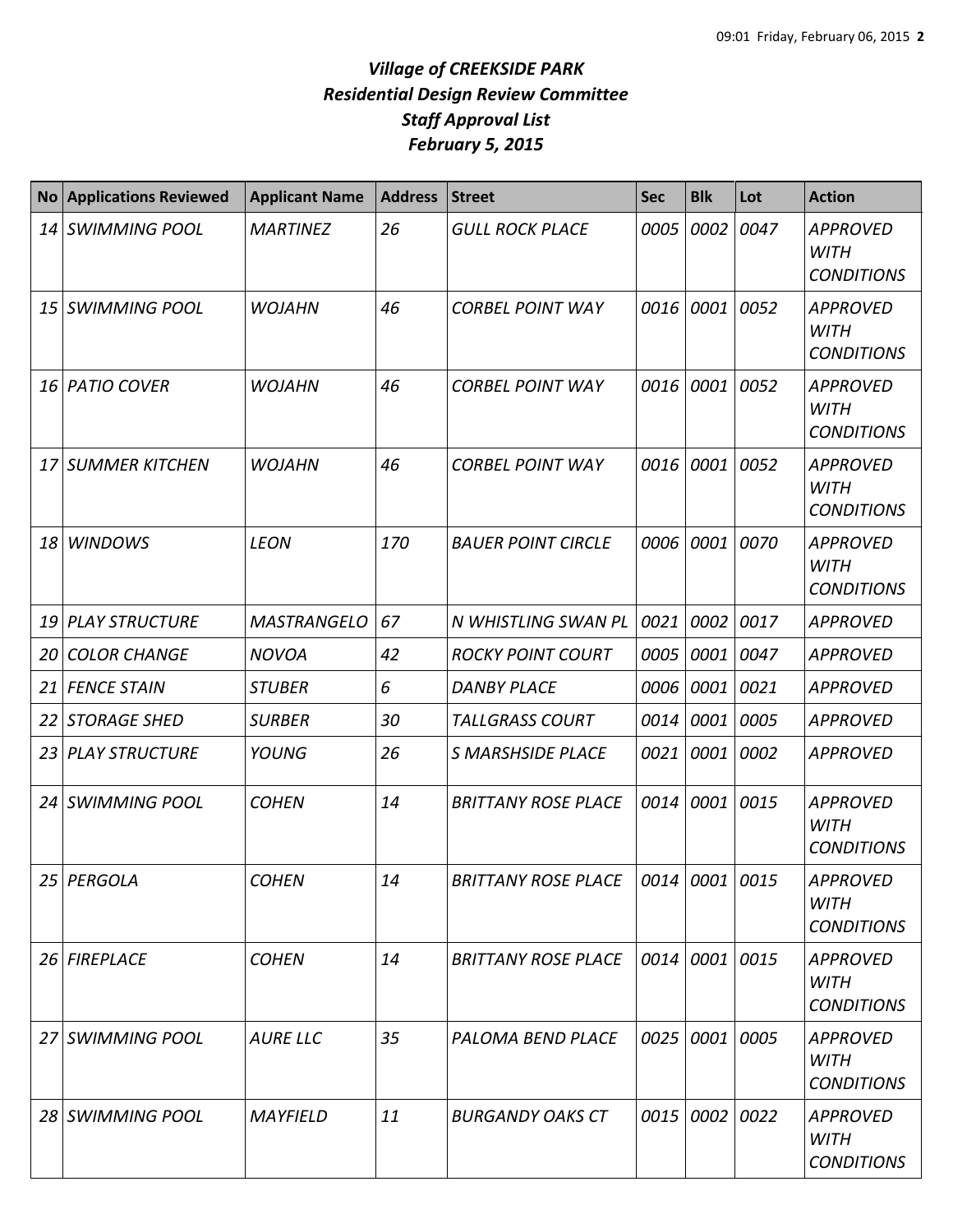| <b>No</b> | <b>Applications Reviewed</b> | <b>Applicant Name</b> | <b>Address</b> | <b>Street</b>             | <b>Sec</b> | <b>Blk</b>     | Lot  | <b>Action</b>                                       |
|-----------|------------------------------|-----------------------|----------------|---------------------------|------------|----------------|------|-----------------------------------------------------|
| 29        | <b>SWIMMING POOL</b>         | <b>BELTRAN</b>        | 31             | <b>WOODBOROUGH WAY</b>    | 0034       | 0003           | 0008 | <b>APPROVED</b><br><b>WITH</b><br><b>CONDITIONS</b> |
| 30        | <b>SWIMMING POOL</b>         | <b>BEAL</b>           | 6              | <b>SPINCASTER DRIVE</b>   | 0030       | 0001           | 0029 | <b>APPROVED</b><br><b>WITH</b><br><b>CONDITIONS</b> |
| 31        | <b>FIRE PIT</b>              | <b>BEAL</b>           | 6              | <b>SPINCASTER DRIVE</b>   |            | 0030 0001      | 0029 | <b>APPROVED</b><br><b>WITH</b><br><b>CONDITIONS</b> |
| 32        | PATIO                        | <b>BEAL</b>           | 6              | <b>SPINCASTER DRIVE</b>   | 0030       | 0001           | 0029 | <b>APPROVED</b>                                     |
| 33        | <b>SWIMMING POOL</b>         | <b>CHANG</b>          | 10             | <b>S SAGE SPARROW CIR</b> | 0011       | 0004           | 0002 | <b>APPROVED</b><br><b>WITH</b><br><b>CONDITIONS</b> |
| 34        | <b>FIRE PIT</b>              | <b>CHANG</b>          | 10             | <b>S SAGE SPARROW CIR</b> | 0011       | 0004           | 0002 | <b>APPROVED</b><br><b>WITH</b><br><b>CONDITIONS</b> |
|           | 35 PATIO COVER               | <b>CHANG</b>          | 10             | <b>S SAGE SPARROW CIR</b> | 0011       | 0004           | 0002 | <b>APPROVED</b><br><b>WITH</b><br><b>CONDITIONS</b> |
| 36        | SUMMER KITCHEN               | <b>SANCHEZ</b>        | 18             | <b>QUIET YEARLING</b>     | 0001       | 0001           | 0008 | <b>APPROVED</b><br><b>WITH</b><br><b>CONDITIONS</b> |
| 37        | <b>FOUNTAIN</b>              | <b>RUEDA</b>          | 39             | <b>IRONTON PLACE</b>      | 0015       | 0002           | 0009 | <b>APPROVED</b><br><b>WITH</b><br><b>CONDITIONS</b> |
|           | 38 PLAY STRUCTURE            | <b>LABORDE</b>        | 10             | <b>MARISCAL PLACE</b>     |            | 0010 0003 0027 |      | <b>APPROVED</b>                                     |
|           | 39 PLAY STRUCTURE            | <b>PORTER</b>         | 6              | PALOMA BEND PLACE         |            | 0025 0001 0028 |      | <b>APPROVED</b>                                     |
|           | 40 SWIMMING POOL             | <b>OTERO</b>          | 11             | <b>LUFBERRY PL</b>        |            | 0012 0001      | 0039 | <b>APPROVED</b><br><b>WITH</b><br><b>CONDITIONS</b> |
| 41        | <b>SWIMMING POOL</b>         | <b>REIMER</b>         | 6              | <b>STAR IRIS PLACE</b>    |            | 0014 0001      | 0027 | <b>APPROVED</b><br><b>WITH</b><br><b>CONDITIONS</b> |
|           | 42 POOL BATH                 | RAMIREZ               | 23             | E WADING POND CIR         |            | 0008 0001      | 0006 | <b>APPROVED</b><br><b>WITH</b><br><b>CONDITIONS</b> |